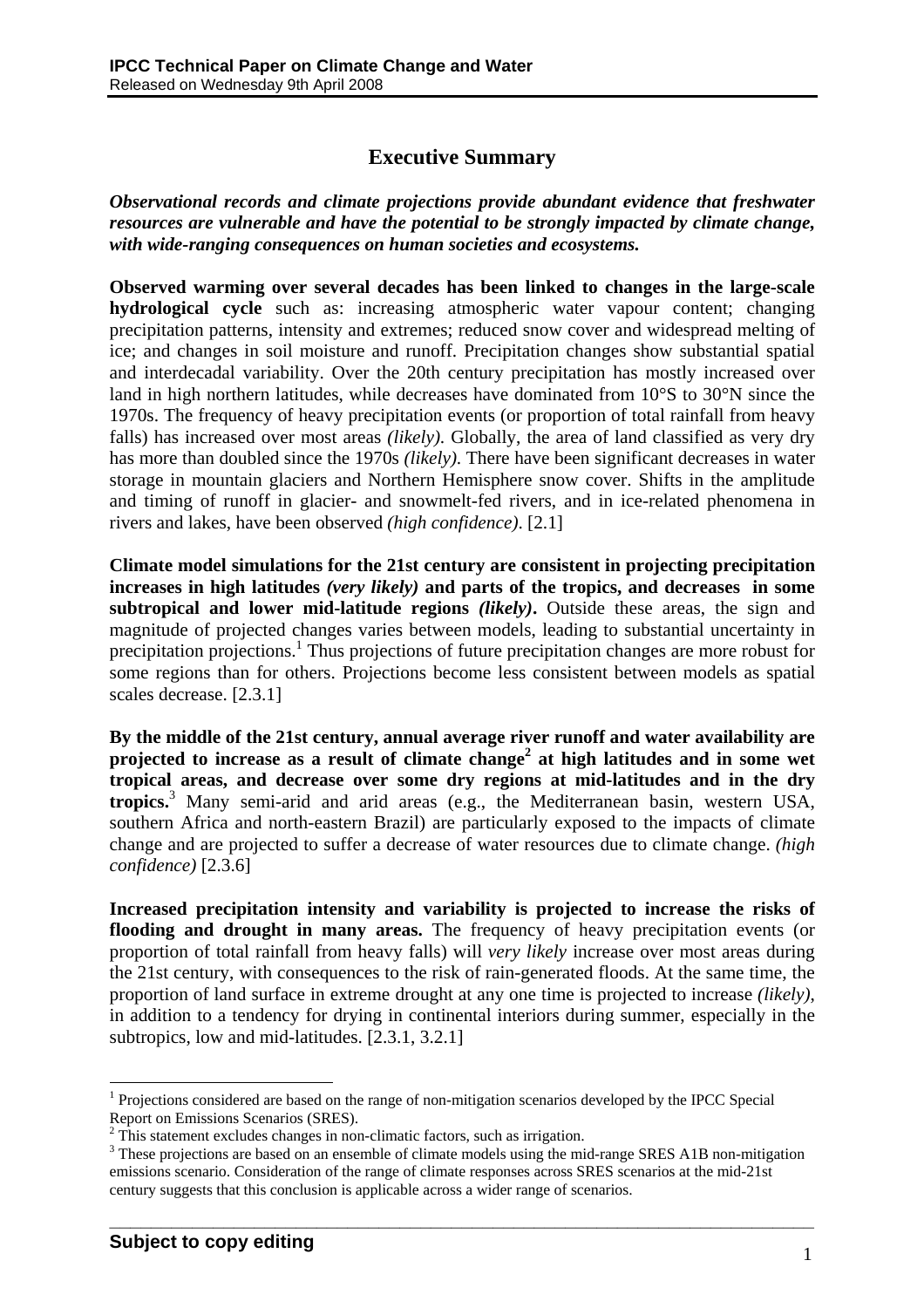**Water supplies stored in glaciers and snow cover are projected to decline in the course of the century**, thus reducing water availability (through a seasonal shift in streamflow, an increase in the ratio of winter to annual flows, and reductions in low flows) in regions supplied by melt water from major mountain ranges, where more than one-sixth of the world population currently lives *(high confidence)*. [2.1.2, 2.3.2, 2.3.6]

**Higher water temperatures and changes in extremes, including floods and droughts, are projected to affect water quality and exacerbate many forms of water pollution**—from sediments, nutrients, dissolved organic carbon, pathogens, pesticides and salt, as well as thermal pollution, with possible negative impacts on ecosystems, human health, and water system reliability and operating costs *(high confidence)*. In addition, sea-level rise is projected to extend areas of salinisation of groundwater and estuaries, resulting in a decrease of freshwater availability for humans and ecosystems in coastal areas. [3.2.1.4, 4.4.3]

**Globally, the negative impacts of future climate change on freshwater systems are expected to outweigh the benefits** *(high confidence)*. By the 2050s, the area of land subject to increasing water stress due to climate change is projected to be more than double that with decreasing water stress. Areas in which runoff is projected to decline face a clear reduction in the value of the services provided by water resources. Increased annual runoff in some areas is projected to lead to increased total water supply. However, in many regions this benefit is likely to be counterbalanced by the negative effects of increased precipitation variability and seasonal runoff shifts on water supply, water quality and flood risks. *(high confidence)* [3.2.5]

**Changes in water quantity and quality due to climate change are expected to affect food availability, stability, access and utilization.** This is expected to lead to decreasing food security and increased vulnerability of poor rural farmers, especially in the arid and semi-arid tropics and Asian and African megadeltas. [4.2]

**Climate change affects the function and operation of existing water infrastructure including hydropower, structural flood defences, drainage, and irrigation systems—as well as water management practices**. Adverse effects of climate change on freshwater systems aggravate the impacts of other stresses, such as population growth, changing economic activity, land use change and urbanisation *(very high confidence)*. Globally, water demand will grow in the coming decades primarily due to population growth and increasing affluence; regionally, large changes in irrigation water demand as a result of climate changes are expected *(high confidence).* [1.3, 4.4, 4.5, 4.6]

**Current water management practices may not be robust enough to cope with the impacts of climate change** on water supply reliability, flood risk, health, agriculture, energy and aquatic ecosystems. In many locations, water management cannot satisfactorily cope even with current climate variability, so that large flood and drought damages occur. As a first step, improved incorporation of information about current climate variability into water-related management would assist adaptation to longer-term climate change impacts. Climatic and non-climatic factors, such as growth of population and damage potential, would exacerbate problems in the future. *(very high confidence)* [3.3]

**Climate change challenges the traditional assumption that past hydrological experience provides a good guide to future conditions.** The consequences of climate change may alter the reliability of current water management systems and water-related infrastructure. While quantitative projections of changes in precipitation, river flows and water levels at the river-

**\_\_\_\_\_\_\_\_\_\_\_\_\_\_\_\_\_\_\_\_\_\_\_\_\_\_\_\_\_\_\_\_\_\_\_\_\_\_\_\_\_\_\_\_\_\_\_\_\_\_\_\_\_\_\_\_\_\_\_\_\_\_\_\_\_\_\_\_**